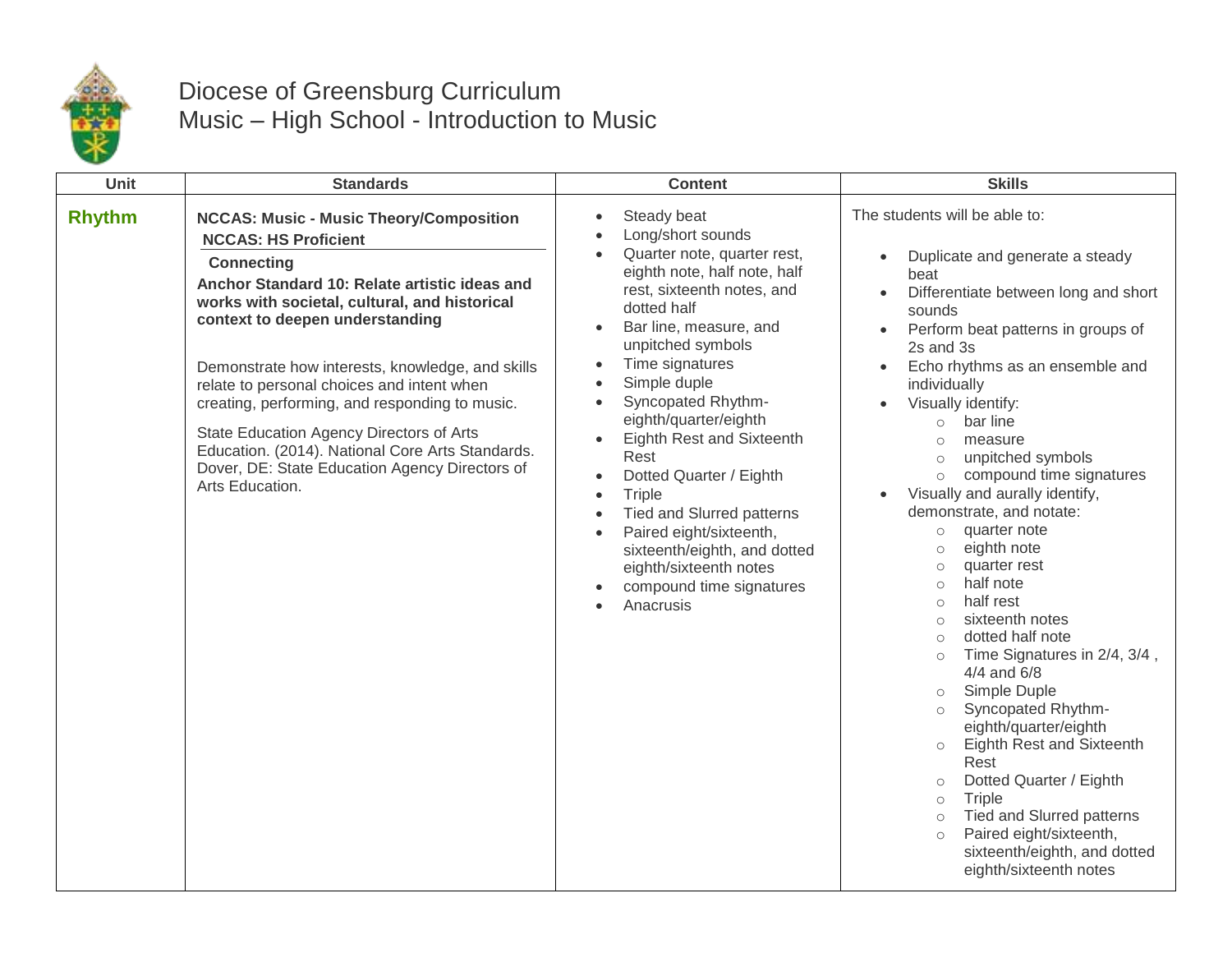| <b>Unit</b>   | <b>Standards</b>                                                                                                                                                                                                                                                                                                                                                                                                                                                                                                                                                                                                                                                                                                                                                                                                                                                                                                                                                                                                                                                                                                                                                                                                                | <b>Content</b>                                                                                                                                                                                                                                                                                                                                                                                                                                       | <b>Skills</b>                                                                                                                                                                                                                                                                                                                                                                                                                                                                                                                                                                                                                                                                                                                                                                                                                                                                                            |
|---------------|---------------------------------------------------------------------------------------------------------------------------------------------------------------------------------------------------------------------------------------------------------------------------------------------------------------------------------------------------------------------------------------------------------------------------------------------------------------------------------------------------------------------------------------------------------------------------------------------------------------------------------------------------------------------------------------------------------------------------------------------------------------------------------------------------------------------------------------------------------------------------------------------------------------------------------------------------------------------------------------------------------------------------------------------------------------------------------------------------------------------------------------------------------------------------------------------------------------------------------|------------------------------------------------------------------------------------------------------------------------------------------------------------------------------------------------------------------------------------------------------------------------------------------------------------------------------------------------------------------------------------------------------------------------------------------------------|----------------------------------------------------------------------------------------------------------------------------------------------------------------------------------------------------------------------------------------------------------------------------------------------------------------------------------------------------------------------------------------------------------------------------------------------------------------------------------------------------------------------------------------------------------------------------------------------------------------------------------------------------------------------------------------------------------------------------------------------------------------------------------------------------------------------------------------------------------------------------------------------------------|
|               |                                                                                                                                                                                                                                                                                                                                                                                                                                                                                                                                                                                                                                                                                                                                                                                                                                                                                                                                                                                                                                                                                                                                                                                                                                 |                                                                                                                                                                                                                                                                                                                                                                                                                                                      | Anacrusis<br>$\circ$                                                                                                                                                                                                                                                                                                                                                                                                                                                                                                                                                                                                                                                                                                                                                                                                                                                                                     |
| <b>Melody</b> | <b>NCCAS: Music - Music Theory/Composition</b><br><b>NCCAS: HS Proficient</b><br><b>Creating</b><br><b>Plan and Make</b><br>Anchor Standard 2: Organize and develop<br>artistic ideas and work.<br>MU:Cr2.1.C.la Assemble and organize sounds or<br>short musical ideas to create initial expressions of<br>selected experiences, moods, images, or<br>storylines.<br>Performing<br>Interpret<br>Anchor Standard 4: Select, analyze, and<br>interpret artistic work for presentation.<br>MU:Pr4.3.C.la Develop interpretations of works<br>based on an understanding of the use of elements<br>of music, style, and mood, explaining how the<br>interpretive choices reflect the creators' intent.<br><b>Responding</b><br>Analyze<br>Anchor Standard 7: Perceive and analyze<br>artistic work<br>MU:Re7.2.C.la Analyze aurally the elements of<br>music (including form) of musical works, relating<br>them to style, mood, and context, and describe<br>how the analysis provides models for personal<br>growth as composer, performer, and/or listener.<br>State Education Agency Directors of Arts<br>Education. (2014). National Core Arts Standards.<br>Dover, DE: State Education Agency Directors of<br>Arts Education. | High/low sounds<br>$\bullet$<br>Pitch<br>$\bullet$<br>Melodic patterns<br>$\bullet$<br><b>Staff</b><br>Treble clef notes<br>Major and minor<br>Accidentals<br>Major scales<br>$\bullet$<br>Key signatures<br>Minor scales<br>$\bullet$<br>Minor key signatures<br>$\bullet$<br>Intervals<br>$\bullet$<br>Vocal Ranges SATB<br>$\bullet$<br>Chromatic scales<br>$\bullet$<br>Pentatonic scales<br>$\bullet$<br><b>B-flat Blues scale</b><br>$\bullet$ | Students will be able to:<br>Differentiate between high and low<br>sounds.<br>Sing matching pitch individually and<br>as a group.<br>Visually identify, perform, and notate<br>melodic patterns individually and in a<br>variety of groups:<br>O SO MI LA DO RE DO'SO,<br>LA, FA TI<br>Visually identify:<br>$\bullet$<br>staff<br>$\circ$<br>treble clef notes on the staff<br>$\circ$<br>accidentals<br>$\circ$<br>key signatures<br>$\circ$<br>intervals<br>$\circ$<br>Visually and aurally identify:<br>$\bullet$<br>Ranges of Soprano, Alto,<br>$\circ$<br>Tenor, Bass<br>Differentiate major and minor<br>$\bullet$<br>tonalities<br>Perform:<br>music in major key<br>$\circ$<br>signatures<br>major scales<br>$\circ$<br>minor scales<br>$\circ$<br>music in minor key<br>$\circ$<br>signatures<br>chromatic scales<br>$\circ$<br>pentatonic scales<br>$\circ$<br>Exposure to B-flat Blues scale |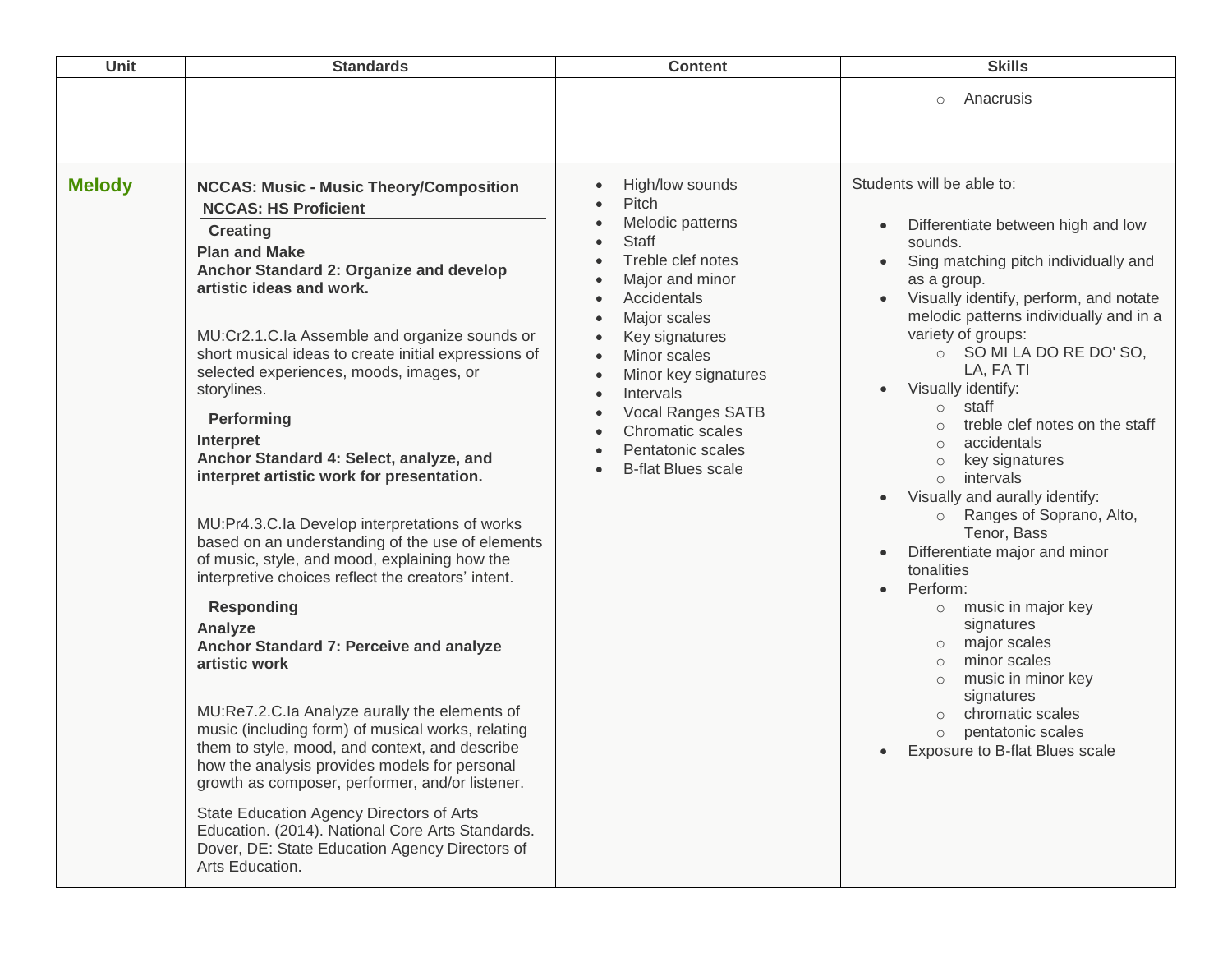| Unit              | <b>Standards</b>                                                                                                                                                                                                                                                                                                                                                                                                                                                                                                                                                                                                                                                                                                                                                                                                                                                                                                                                                                                                                                                                                                                                                                         | <b>Content</b>                                                                                                                                                                                                                                                                                                                                                 | <b>Skills</b>                                                                                                                                                                                                                                                                                                                                                                                                                                                                                                                                                                                                                                                                                                                                                                                                                                                  |
|-------------------|------------------------------------------------------------------------------------------------------------------------------------------------------------------------------------------------------------------------------------------------------------------------------------------------------------------------------------------------------------------------------------------------------------------------------------------------------------------------------------------------------------------------------------------------------------------------------------------------------------------------------------------------------------------------------------------------------------------------------------------------------------------------------------------------------------------------------------------------------------------------------------------------------------------------------------------------------------------------------------------------------------------------------------------------------------------------------------------------------------------------------------------------------------------------------------------|----------------------------------------------------------------------------------------------------------------------------------------------------------------------------------------------------------------------------------------------------------------------------------------------------------------------------------------------------------------|----------------------------------------------------------------------------------------------------------------------------------------------------------------------------------------------------------------------------------------------------------------------------------------------------------------------------------------------------------------------------------------------------------------------------------------------------------------------------------------------------------------------------------------------------------------------------------------------------------------------------------------------------------------------------------------------------------------------------------------------------------------------------------------------------------------------------------------------------------------|
|                   |                                                                                                                                                                                                                                                                                                                                                                                                                                                                                                                                                                                                                                                                                                                                                                                                                                                                                                                                                                                                                                                                                                                                                                                          |                                                                                                                                                                                                                                                                                                                                                                |                                                                                                                                                                                                                                                                                                                                                                                                                                                                                                                                                                                                                                                                                                                                                                                                                                                                |
| <b>Expression</b> | <b>NCCAS: Music - Music Theory/Composition</b><br><b>NCCAS: HS Proficient</b><br><b>Creating</b><br><b>Present</b><br>Anchor Standard 3: Refine and complete<br>artistic work.<br>MU:Cr3.2.C.Ia Share music through the use of<br>notation, performance, or technology, and<br>demonstrate how the elements of music have<br>been employed to realize expressive intent.<br>Performing<br>Interpret<br>Anchor Standard 4: Select, analyze, and<br>interpret artistic work for presentation.<br>MU:Pr4.3.C.la Develop interpretations of works<br>based on an understanding of the use of elements<br>of music, style, and mood, explaining how the<br>interpretive choices reflect the creators' intent.<br><b>Responding</b><br>Analyze<br>Anchor Standard 7: Perceive and analyze<br>artistic work<br>MU:Re7.2.C.la Analyze aurally the elements of<br>music (including form) of musical works, relating<br>them to style, mood, and context, and describe<br>how the analysis provides models for personal<br>growth as composer, performer, and/or listener.<br><b>Connecting</b><br>Anchor Standard 11: Synthesize and relate<br>knowledge and personal experiences to make<br>art. | loud/soft sounds<br>d/soft sounds<br>fast/slow sounds<br>heavy/light sounds<br>forte and piano<br>crescendo and decrescendo<br>accents<br>mood<br>cues<br>accelerando<br>ritardando<br>mezzo piano<br>mezzo forte<br>pianissimo<br>fortissimo<br>articulation<br>expressive Italian terms<br>music of various cultures<br>music from different Time<br>Periods | Students will be able to:<br>Identify and demonstrate musical<br>$\bullet$<br>contrasts<br>loud/soft<br>$\circ$<br>fast/slow<br>$\circ$<br>heavy/light<br>$\circ$<br>forte and piano<br>$\circ$<br>crescendo and decrescendo<br>$\circ$<br>accents<br>$\circ$<br>expressive Italian terms<br>$\circ$<br>(adagio, presto, etc.)<br>Respond to a conductor<br>$\bullet$<br>Perform in an ensemble and<br>individually<br>Interpret mood or emotion through<br>$\bullet$<br>listening or singing<br>Visually and Aurally identify and<br>demonstrate:<br>accelerando<br>$\circ$<br>ritardando<br>$\circ$<br>mezzo piano<br>$\circ$<br>mezzo forte<br>$\circ$<br>pianissimo<br>$\circ$<br>fortissimo<br>$\circ$<br>articulation (staccato, legato,<br>$\circ$<br>$etc.$ )<br>Recognize and identify the music of<br>$\bullet$<br>various cultures and Time Periods |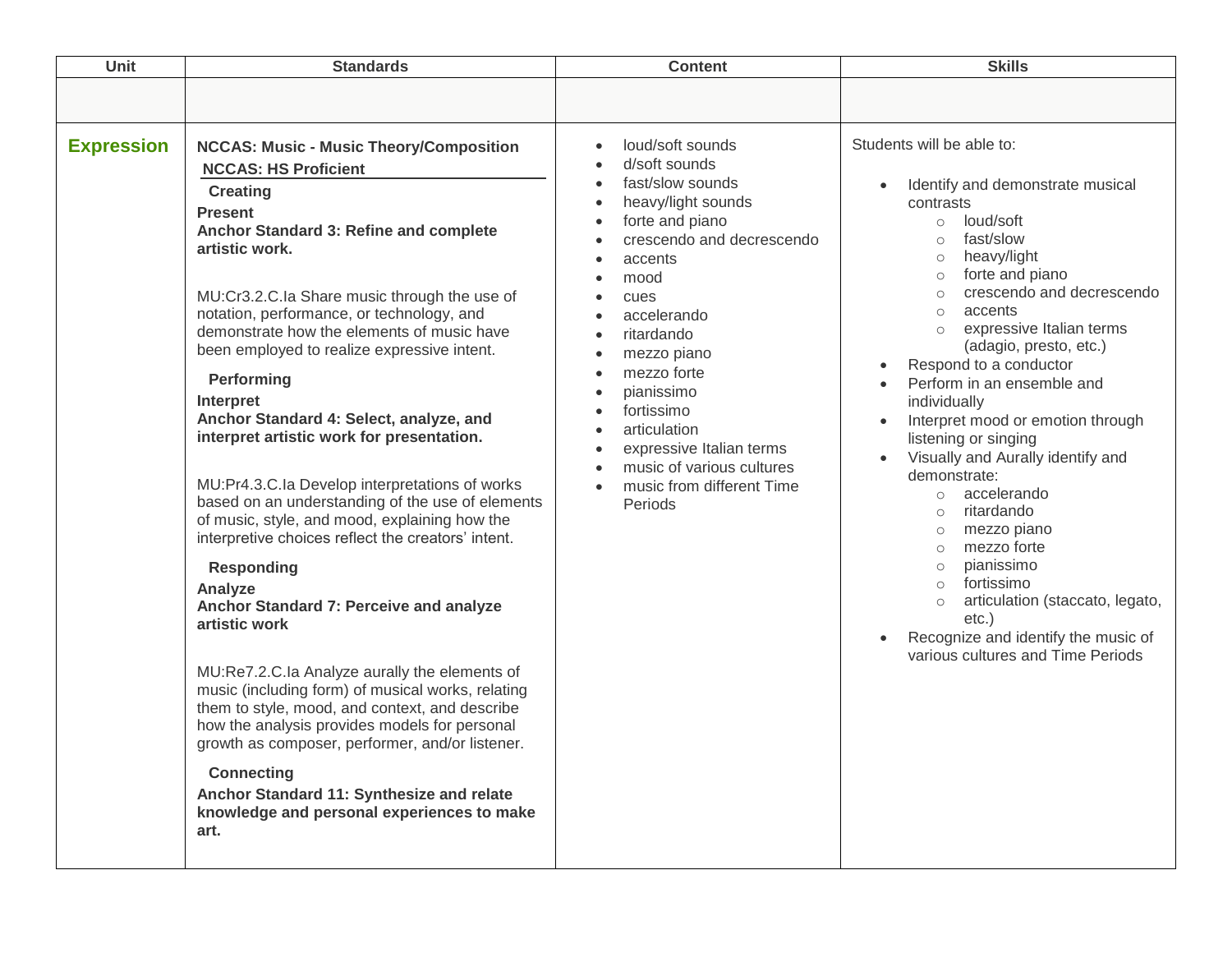| Unit           | <b>Standards</b>                                                                                                                                                                                                                                                                                                                                                                                                                                                                                                                                                                                                                                                                                                                                                                                                                                                                                                                          | <b>Content</b>                                                                                                                                | <b>Skills</b>                                                                                                                                                                                                                                                                                                   |
|----------------|-------------------------------------------------------------------------------------------------------------------------------------------------------------------------------------------------------------------------------------------------------------------------------------------------------------------------------------------------------------------------------------------------------------------------------------------------------------------------------------------------------------------------------------------------------------------------------------------------------------------------------------------------------------------------------------------------------------------------------------------------------------------------------------------------------------------------------------------------------------------------------------------------------------------------------------------|-----------------------------------------------------------------------------------------------------------------------------------------------|-----------------------------------------------------------------------------------------------------------------------------------------------------------------------------------------------------------------------------------------------------------------------------------------------------------------|
|                | Demonstrate understanding of relationships<br>between music and the other arts, other<br>disciplines, varied contexts, and daily life.<br>State Education Agency Directors of Arts<br>Education. (2014). National Core Arts Standards.<br>Dover, DE: State Education Agency Directors of<br>Arts Education.                                                                                                                                                                                                                                                                                                                                                                                                                                                                                                                                                                                                                               |                                                                                                                                               |                                                                                                                                                                                                                                                                                                                 |
| <b>Harmony</b> | <b>NCCAS: Music - Music Theory/Composition</b><br><b>NCCAS: HS Proficient</b><br><b>Creating</b><br><b>Present</b><br>Anchor Standard 3: Refine and complete<br>artistic work.<br>MU:Cr3.2.C.Ia Share music through the use of<br>notation, performance, or technology, and<br>demonstrate how the elements of music have<br>been employed to realize expressive intent.<br>Performing<br><b>Rehearse, Evaluate and Refine</b><br>Anchor Standard 5: Develop and refine artistic<br>techniques and work for presentation.<br>MU:Pr5.1.C.Ib Using established criteria and<br>feedback, identify the way(s) in which<br>performances convey the elements of music,<br>style, and mood.<br><b>Responding</b><br>Analyze<br>Anchor Standard 7: Perceive and analyze<br>artistic work<br>MU:Re7.2.C.la Analyze aurally the elements of<br>music (including form) of musical works, relating<br>them to style, mood, and context, and describe | Instrument families<br>Relationships between music<br>and science<br>Music with three independent<br>parts<br>Melody and harmony<br>$\bullet$ | Students will be able to:<br>Play and explore various classroom<br>instruments<br>Visually and Aurally Identify the<br>difference between melody and<br>harmony<br>Discover the relationships between<br>music and science<br>Create and perform:<br>$\bullet$<br>$\circ$ music with three<br>independent parts |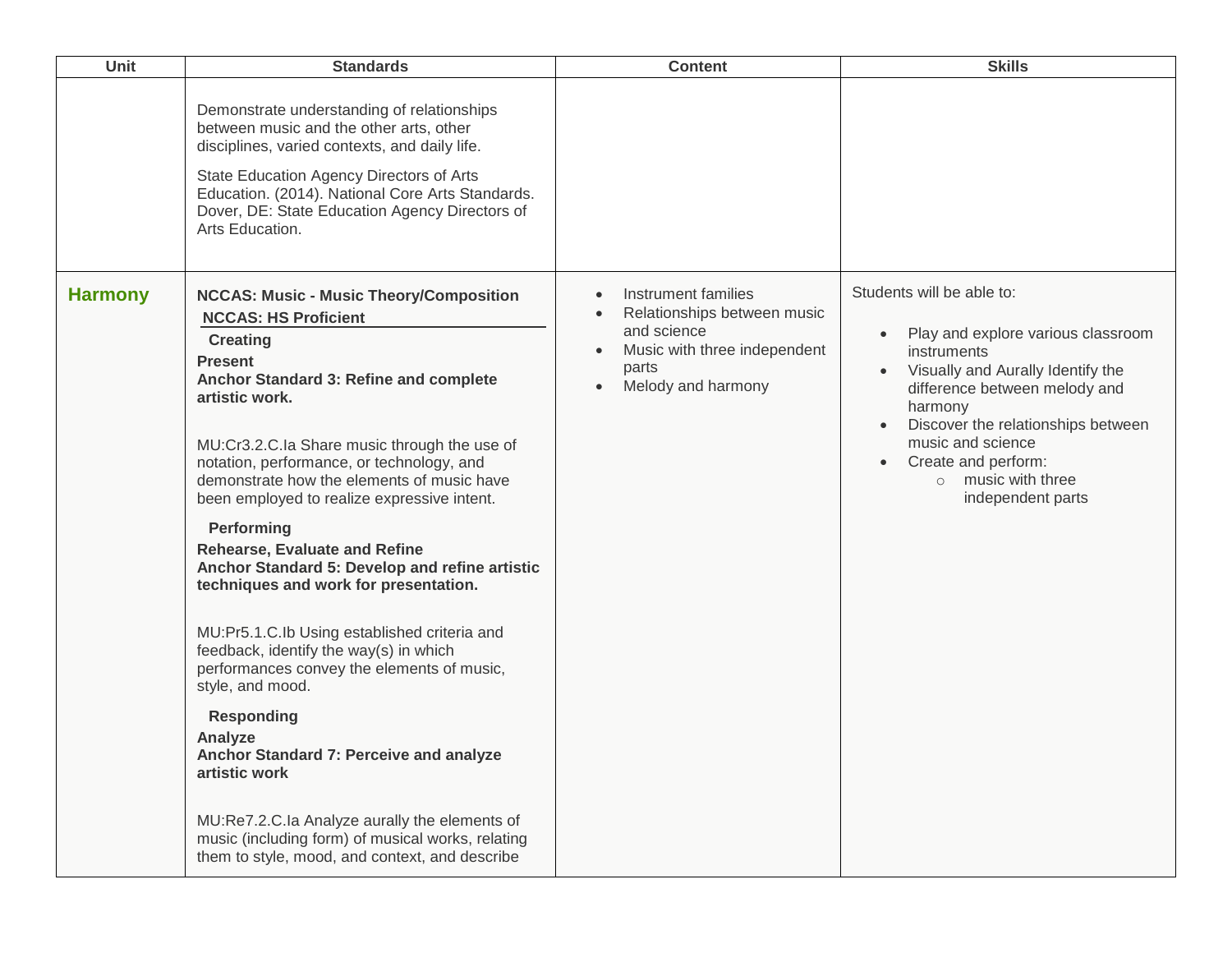| Unit          | <b>Standards</b>                                                                                                                                                                                                                                                                                                                                                                                                                                                                                                                                                                                                                                                                                                              | <b>Content</b>                                                                                                                                                                            | <b>Skills</b>                                                                                                                                                                                                                                                                                                                                                                                                                                                                                                                                         |
|---------------|-------------------------------------------------------------------------------------------------------------------------------------------------------------------------------------------------------------------------------------------------------------------------------------------------------------------------------------------------------------------------------------------------------------------------------------------------------------------------------------------------------------------------------------------------------------------------------------------------------------------------------------------------------------------------------------------------------------------------------|-------------------------------------------------------------------------------------------------------------------------------------------------------------------------------------------|-------------------------------------------------------------------------------------------------------------------------------------------------------------------------------------------------------------------------------------------------------------------------------------------------------------------------------------------------------------------------------------------------------------------------------------------------------------------------------------------------------------------------------------------------------|
|               | how the analysis provides models for personal<br>growth as composer, performer, and/or listener.<br><b>Connecting</b><br>Anchor Standard 11: Synthesize and relate<br>knowledge and personal experiences to make<br>art.<br>Demonstrate understanding of relationships<br>between music and the other arts, other<br>disciplines, varied contexts, and daily life.<br>State Education Agency Directors of Arts<br>Education. (2014). National Core Arts Standards.<br>Dover, DE: State Education Agency Directors of<br>Arts Education.                                                                                                                                                                                       |                                                                                                                                                                                           |                                                                                                                                                                                                                                                                                                                                                                                                                                                                                                                                                       |
| <b>Timbre</b> | <b>NCCAS: Music - Music Theory/Composition</b><br><b>NCCAS: HS Proficient</b><br>Performing<br><b>Present</b><br>Anchor Standard 6: Convey meaning through<br>the presentation of artistic work.<br>MU:Pr6.1.C.la Share live or recorded<br>performances of works (both personal and<br>others'), and explain how the elements of music<br>are used to convey intent.<br><b>Responding</b><br>Analyze<br>Anchor Standard 7: Perceive and analyze<br>artistic work<br>MU:Re7.2.C.la Analyze aurally the elements of<br>music (including form) of musical works, relating<br>them to style, mood, and context, and describe<br>how the analysis provides models for personal<br>growth as composer, performer, and/or listener. | Different uses of the voice<br>$\bullet$<br>Instrument families<br>Relationships between music<br>$\bullet$<br>and science<br>Music with three independent<br>parts<br>Vocal quality SATB | Students will be able to:<br>Differentiate between and use<br>different voices: sing, speak,<br>whisper, shout<br>Play and explore various classroom<br>instruments<br>Explore and distinguish sounds<br>produced by the body and rhythm<br>instruments<br>Visually and aurally identify the<br>$\bullet$<br>families of:<br>classroom instruments<br>$\circ$<br>wood<br>metal<br>drum<br>shaker<br>orchestra<br>$\circ$<br>strings<br>woodwinds<br>brass<br>percussion<br>Aurally identify vocal quality:<br>$\bullet$<br>Soprano, Alto, Tenor, Bass |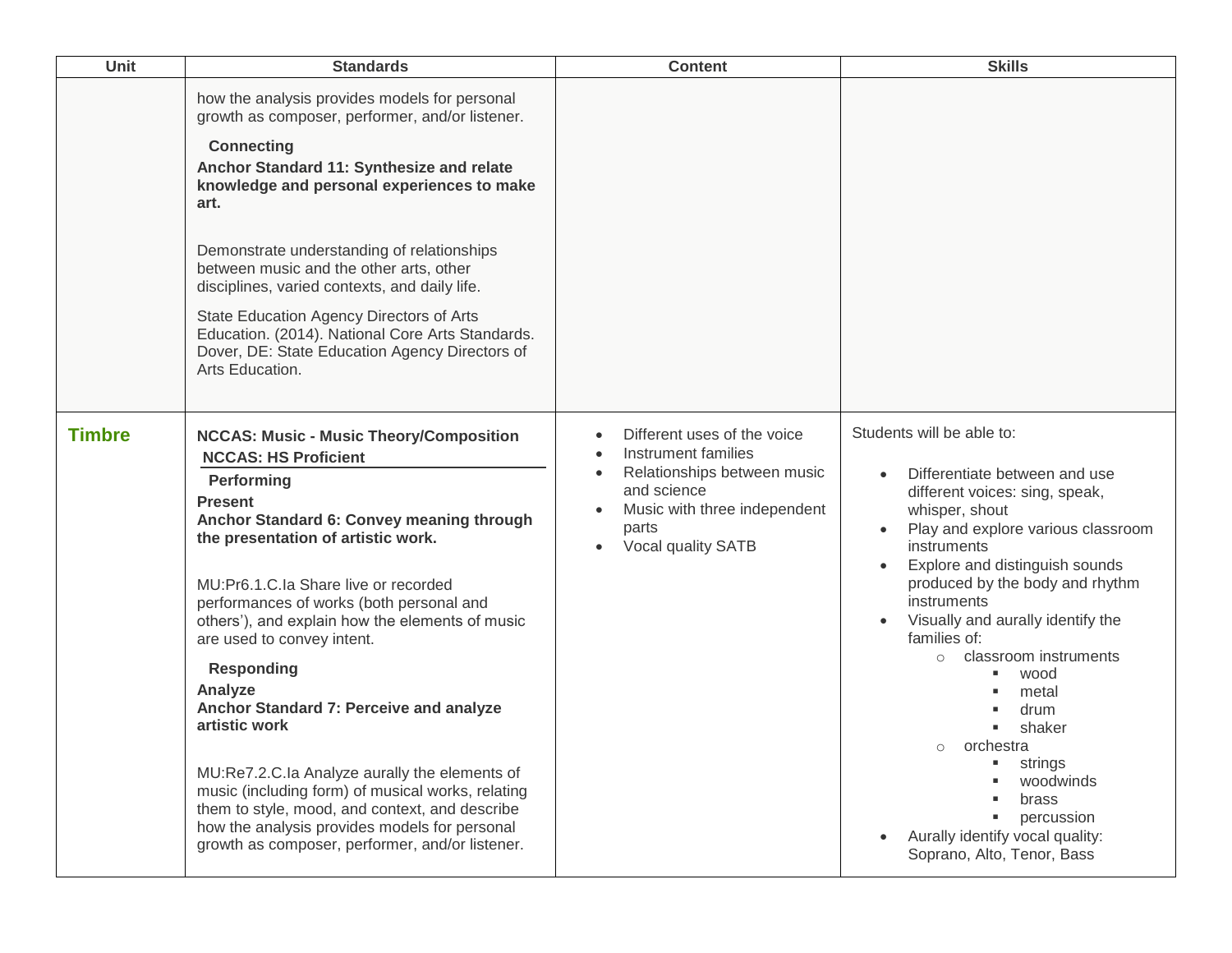| Unit        | <b>Standards</b>                                                                                                                                                                                                                                                                                                                                                                                                                                                                                                                                                                                                                                                                                                                                         | <b>Content</b>                                                                                                                                                                                                                                                                                                                                                                                                         | <b>Skills</b>                                                                                                                                                                                                                                                                                                                                                                                                                                                                                                          |
|-------------|----------------------------------------------------------------------------------------------------------------------------------------------------------------------------------------------------------------------------------------------------------------------------------------------------------------------------------------------------------------------------------------------------------------------------------------------------------------------------------------------------------------------------------------------------------------------------------------------------------------------------------------------------------------------------------------------------------------------------------------------------------|------------------------------------------------------------------------------------------------------------------------------------------------------------------------------------------------------------------------------------------------------------------------------------------------------------------------------------------------------------------------------------------------------------------------|------------------------------------------------------------------------------------------------------------------------------------------------------------------------------------------------------------------------------------------------------------------------------------------------------------------------------------------------------------------------------------------------------------------------------------------------------------------------------------------------------------------------|
|             | <b>Connecting</b><br>Anchor Standard 11: Synthesize and relate<br>knowledge and personal experiences to make<br>art.<br>Demonstrate understanding of relationships<br>between music and the other arts, other<br>disciplines, varied contexts, and daily life.<br>State Education Agency Directors of Arts<br>Education. (2014). National Core Arts Standards.<br>Dover, DE: State Education Agency Directors of<br>Arts Education.                                                                                                                                                                                                                                                                                                                      |                                                                                                                                                                                                                                                                                                                                                                                                                        | Discover the relationships between<br>$\bullet$<br>music and science                                                                                                                                                                                                                                                                                                                                                                                                                                                   |
| <b>Form</b> | <b>NCCAS: Music - Music Theory/Composition</b><br><b>NCCAS: HS Proficient</b><br><b>Creating</b><br><b>Present</b><br>Anchor Standard 3: Refine and complete<br>artistic work.<br>MU:Cr3.2.C.Ia Share music through the use of<br>notation, performance, or technology, and<br>demonstrate how the elements of music have<br>been employed to realize expressive intent.<br>Performing<br>Analyze<br>Anchor Standard 4: Select, analyze, and<br>interpret artistic work for presentation.<br>MU:Pr4.2.C.Ia Analyze how the elements of music<br>(including form) of selected works relate to style<br>and mood, and explain the implications for<br>rehearsal or performance.<br><b>Responding</b><br>Analyze<br>Anchor Standard 7: Perceive and analyze | Echo songs<br>$\bullet$<br>Phrases<br>$\bullet$<br>Double bar line<br>$\bullet$<br>D.C. al Fine<br>$\bullet$<br>Fine<br>$\bullet$<br>First and second endings<br>$\bullet$<br>AB form<br>$\bullet$<br>ABA form<br>$\bullet$<br>Repeat sign<br>$\bullet$<br>Canon<br>$\bullet$<br>Same/different musical<br>$\bullet$<br>phrases<br>Theme and variation<br>$\bullet$<br>Rondo<br>$\bullet$<br>D.S. al Coda<br>$\bullet$ | Students will be able to:<br>Sing echo songs<br>$\bullet$<br>Perform phrases of 8-10 measures<br>$\bullet$<br>Visually identify:<br>$\circ$ double bar line<br>D.C. al Fine<br>$\circ$<br>Fine<br>$\circ$<br>first and second endings<br>$\circ$<br>D.S. al Coda<br>$\circ$<br>Visually and/or Aurally identify and<br>demonstrate:<br>$\circ$ AB form<br>ABA form<br>$\circ$<br>repeat sign<br>$\circ$<br>canon<br>$\circ$<br>same/different musical<br>$\circ$<br>phrases<br>theme and variation<br>rondo<br>$\circ$ |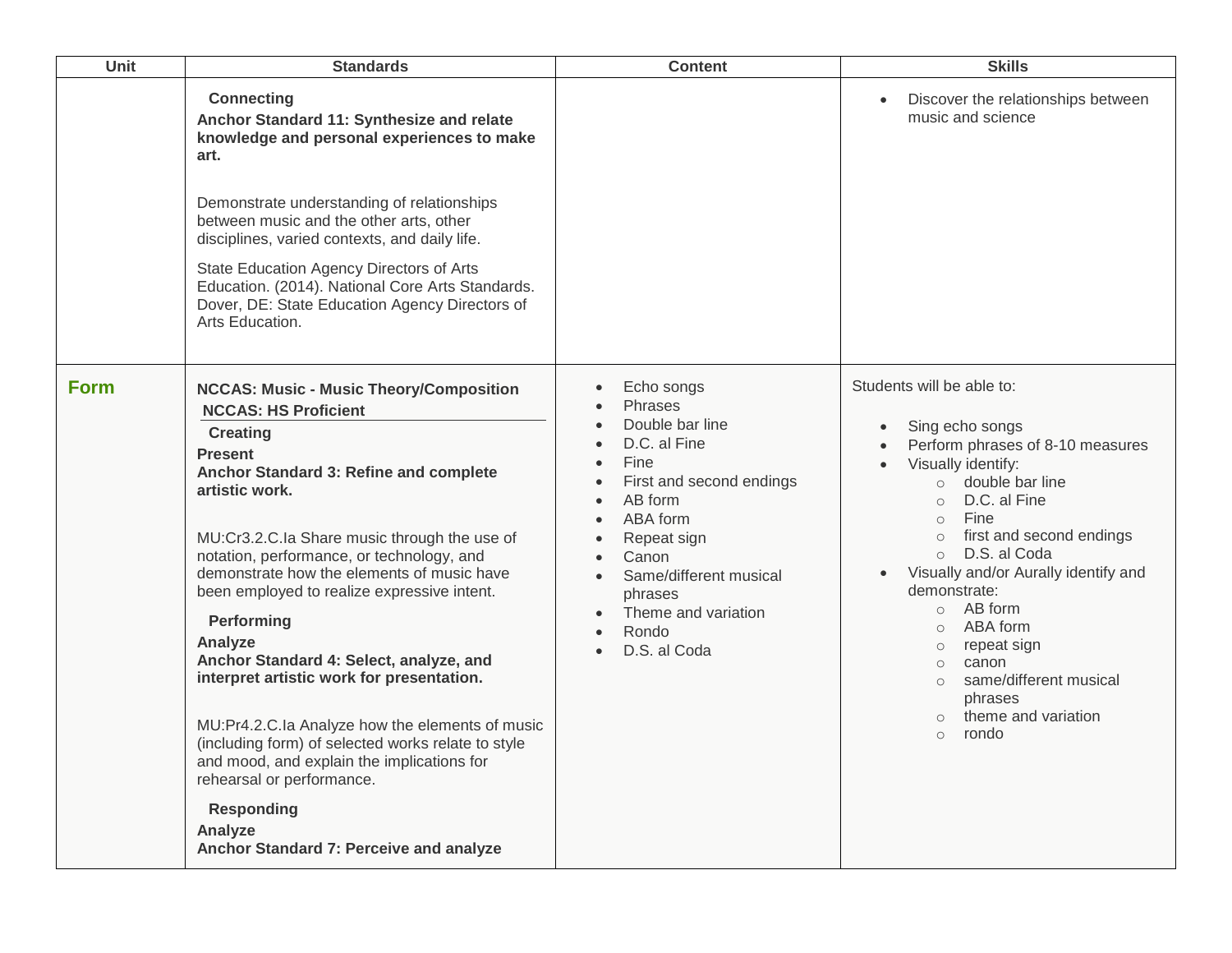| Unit                       | <b>Standards</b>                                                                                                                                                                                                                                                                                                                                                                                                                                                                                                                                                                                                                                                                                                 | <b>Content</b>                                                                                                                                  | <b>Skills</b>                                                                                                                                   |
|----------------------------|------------------------------------------------------------------------------------------------------------------------------------------------------------------------------------------------------------------------------------------------------------------------------------------------------------------------------------------------------------------------------------------------------------------------------------------------------------------------------------------------------------------------------------------------------------------------------------------------------------------------------------------------------------------------------------------------------------------|-------------------------------------------------------------------------------------------------------------------------------------------------|-------------------------------------------------------------------------------------------------------------------------------------------------|
|                            | artistic work<br>MU:Re7.2.C.la Analyze aurally the elements of<br>music (including form) of musical works, relating<br>them to style, mood, and context, and describe<br>how the analysis provides models for personal<br>growth as composer, performer, and/or listener.<br><b>Connecting</b><br>Anchor Standard 11: Synthesize and relate<br>knowledge and personal experiences to make<br>art.<br>Demonstrate understanding of relationships<br>between music and the other arts, other<br>disciplines, varied contexts, and daily life.<br>State Education Agency Directors of Arts<br>Education. (2014). National Core Arts Standards.<br>Dover, DE: State Education Agency Directors of<br>Arts Education. |                                                                                                                                                 |                                                                                                                                                 |
| <b>History/</b><br>Liturgy | <b>NCCAS: Music - Music Theory/Composition</b><br><b>NCCAS: HS Proficient</b><br>Performing<br><b>Present</b><br>Anchor Standard 6: Convey meaning through<br>the presentation of artistic work.                                                                                                                                                                                                                                                                                                                                                                                                                                                                                                                 | Music from diverse cultures<br>and historical periods<br>Audience and performance<br>$\bullet$<br>etiquette<br>Composers<br><b>Music Genres</b> | Students will be able to:<br>Experience music from diverse<br>cultures and historical periods<br>Practice audience and performance<br>etiquette |